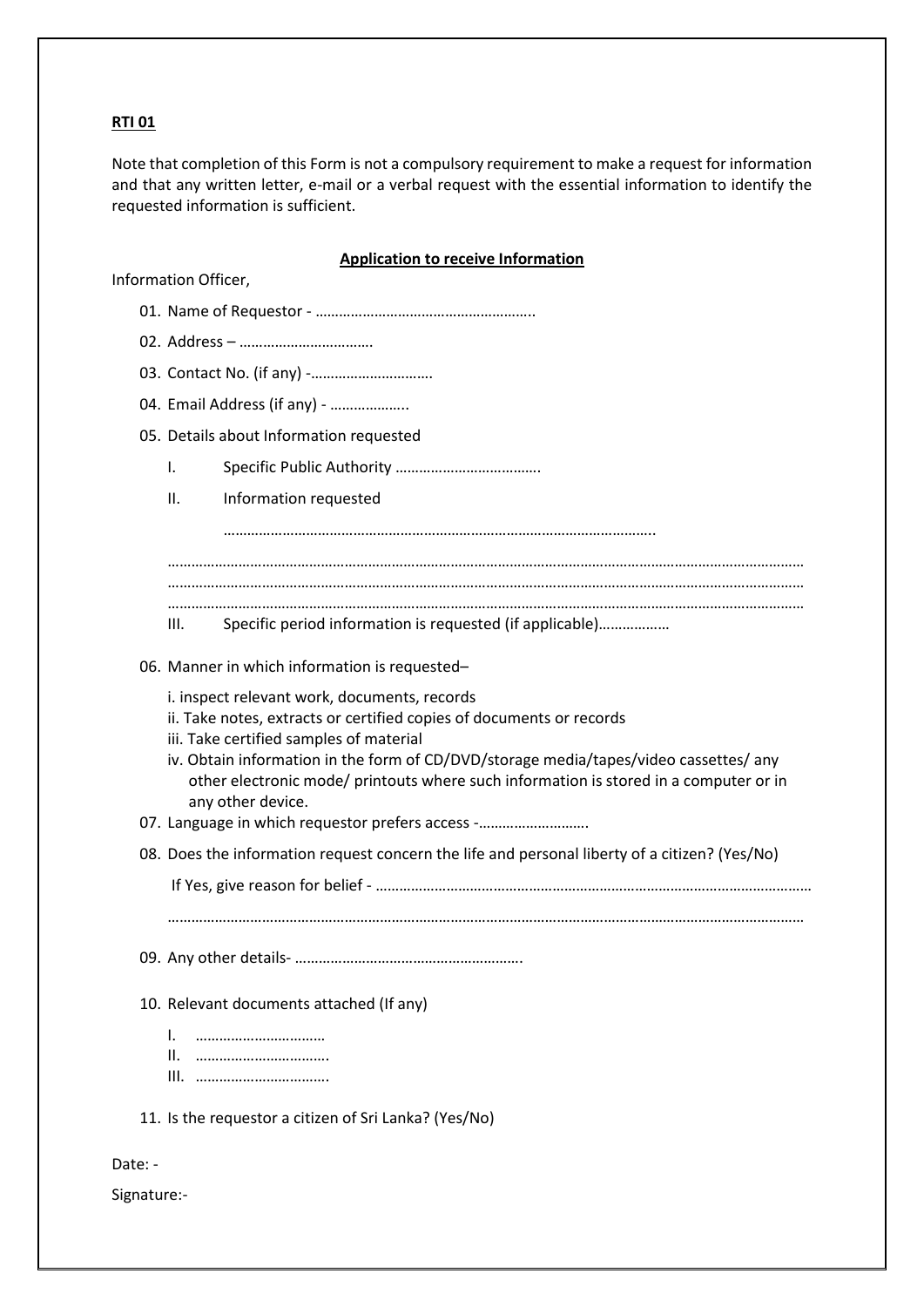## **RTI 01**

Note that completion of this Form is not a compulsory requirement to make a request for information and that any written letter, e-mail or a verbal request with the essential information to identify the requested information is sufficient.

## **Application to receive Information**

Information Officer,

|             | 04. Email Address (if any) -                                                                                                                                                                                                                                                                                                                                                                                            |
|-------------|-------------------------------------------------------------------------------------------------------------------------------------------------------------------------------------------------------------------------------------------------------------------------------------------------------------------------------------------------------------------------------------------------------------------------|
|             | 05. Details about Information requested                                                                                                                                                                                                                                                                                                                                                                                 |
|             | Ι.                                                                                                                                                                                                                                                                                                                                                                                                                      |
|             | II.                                                                                                                                                                                                                                                                                                                                                                                                                     |
|             |                                                                                                                                                                                                                                                                                                                                                                                                                         |
|             |                                                                                                                                                                                                                                                                                                                                                                                                                         |
|             | Specific period information is requested (if applicable)<br>III.                                                                                                                                                                                                                                                                                                                                                        |
|             | 06. Manner in which information is requested-                                                                                                                                                                                                                                                                                                                                                                           |
|             | i. inspect relevant work, documents, records<br>ii. Take notes, extracts or certified copies of documents or records<br>iii. Take certified samples of material<br>iv. Obtain information in the form of CD/DVD/storage media/tapes/video cassettes/ any other<br>electronic mode/ printouts where such information is stored in a computer or in any other device.<br>07. Language in which requestor prefers access - |
|             | 08. Does the information request concern the life and personal liberty of a citizen? (Yes/No)                                                                                                                                                                                                                                                                                                                           |
|             |                                                                                                                                                                                                                                                                                                                                                                                                                         |
|             |                                                                                                                                                                                                                                                                                                                                                                                                                         |
|             |                                                                                                                                                                                                                                                                                                                                                                                                                         |
|             | 10. Relevant documents attached (If any)                                                                                                                                                                                                                                                                                                                                                                                |
|             | I.<br><br>Ш.                                                                                                                                                                                                                                                                                                                                                                                                            |
|             | III.<br>                                                                                                                                                                                                                                                                                                                                                                                                                |
|             | 11. Is the requestor a citizen of Sri Lanka? (Yes/No)                                                                                                                                                                                                                                                                                                                                                                   |
|             |                                                                                                                                                                                                                                                                                                                                                                                                                         |
| Date: -     |                                                                                                                                                                                                                                                                                                                                                                                                                         |
| Signature:- |                                                                                                                                                                                                                                                                                                                                                                                                                         |
|             |                                                                                                                                                                                                                                                                                                                                                                                                                         |
|             |                                                                                                                                                                                                                                                                                                                                                                                                                         |